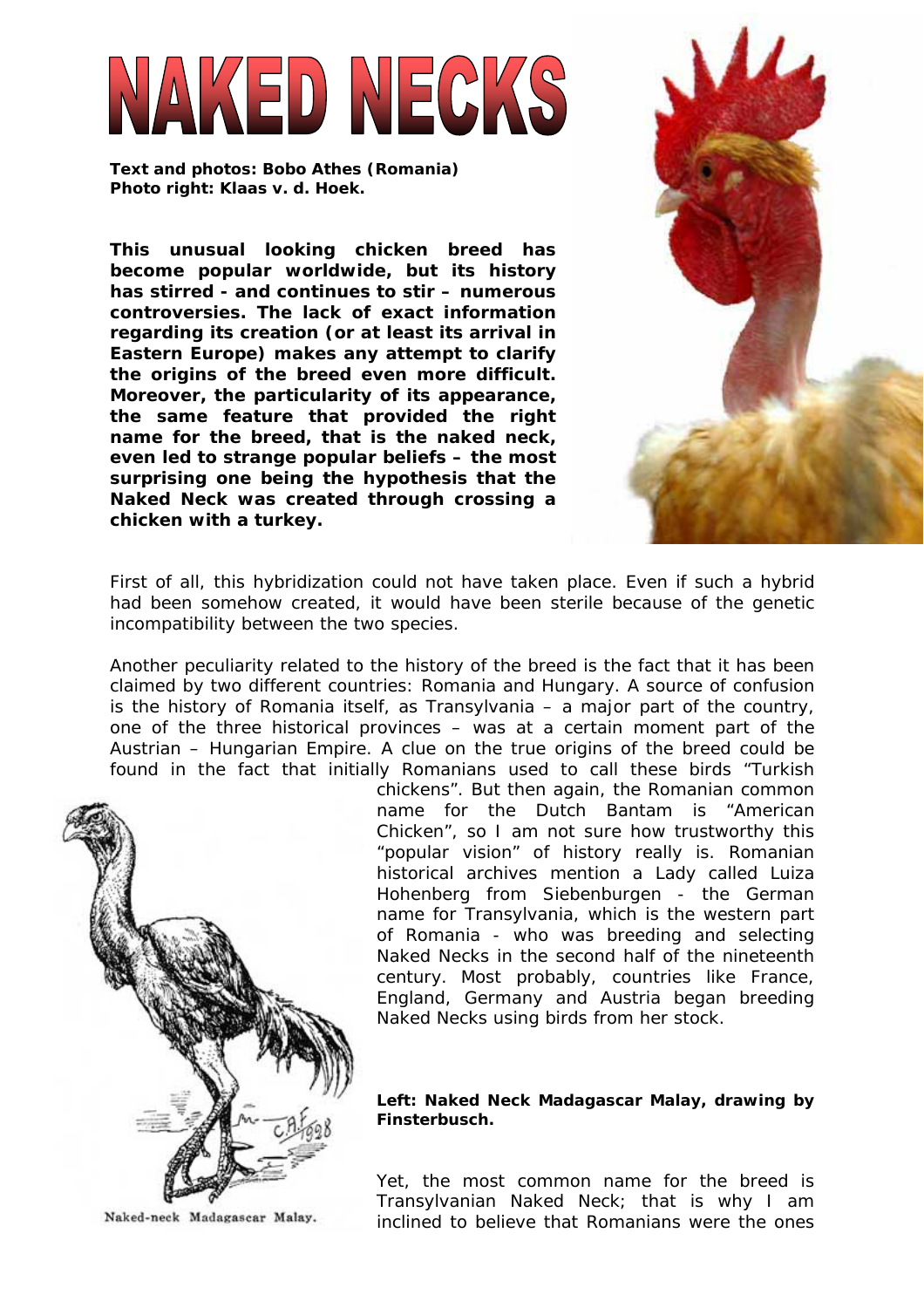who actually created the breed. According to certain historians and poultry specialists, the first chickens with naked necks were brought from Asia towards the end of the nineteenth century B.C. by Hun conquerors.

Afterwards, the breed was selected and perfected by Transylvanian breeders (most of them located near the towns of Sibiu and Sighisoara, apparently) according to their own view on what it should look like. They managed to develop a bird that was in the same time designed for poultry shows, thanks to its never before seen characteristics, and one that could be used as a dual purpose breed. Both factors contributed to a rapid increase in popularity, and the newly-created Transylvanian Naked Neck was proudly exhibited at an international agricultural show held in Vienna in 1875. The birds caused quite a sensation (their owners, Szeremley and Hohenberg-Onderka both got the highest distinctions) and soon afterwards there were relatively large populations of Naked Necks in Romania, Hungary, Germany and Austria, and the breed began to be imported to other countries as well.

The Germans also had another interest in breeding Naked Necks: the birds were not sensitive to extreme temperatures, and Germany needed to find ways to feed its troops in Africa; as a result, even before World War I, they experimented with several chicken breeds. Because of the extreme heat and humidity, only one breed managed to survive – in the same time producing eggs and quality meat: Transylvanian Naked Necks.





**Left: Naked Necks by Teodor Pascal 1905. They came in single comb and rose comb. It is almost certain that the first Naked Necks, showed in Vienna, were cuckoo coloured birds with a rose comb.** 

The first Romanian written standard was issued in 1905, and defined the Transylvanian Naked Neck as a dualpurpose breed in 3 colour varieties: white, black and barred. The qualities for which the new breed rose so much interest were vitality, resistance to extreme temperatures (cold and hot as well), good egg production (up to 170 in the first year), rapid growth and, last but not least, it was easy to pluck their feathers – this attribute making the breed particularly appealing for the farmers' wives.

**Right: A pair of Blacks at a Romanian Show. The crop should be completely featherless in the male.** 

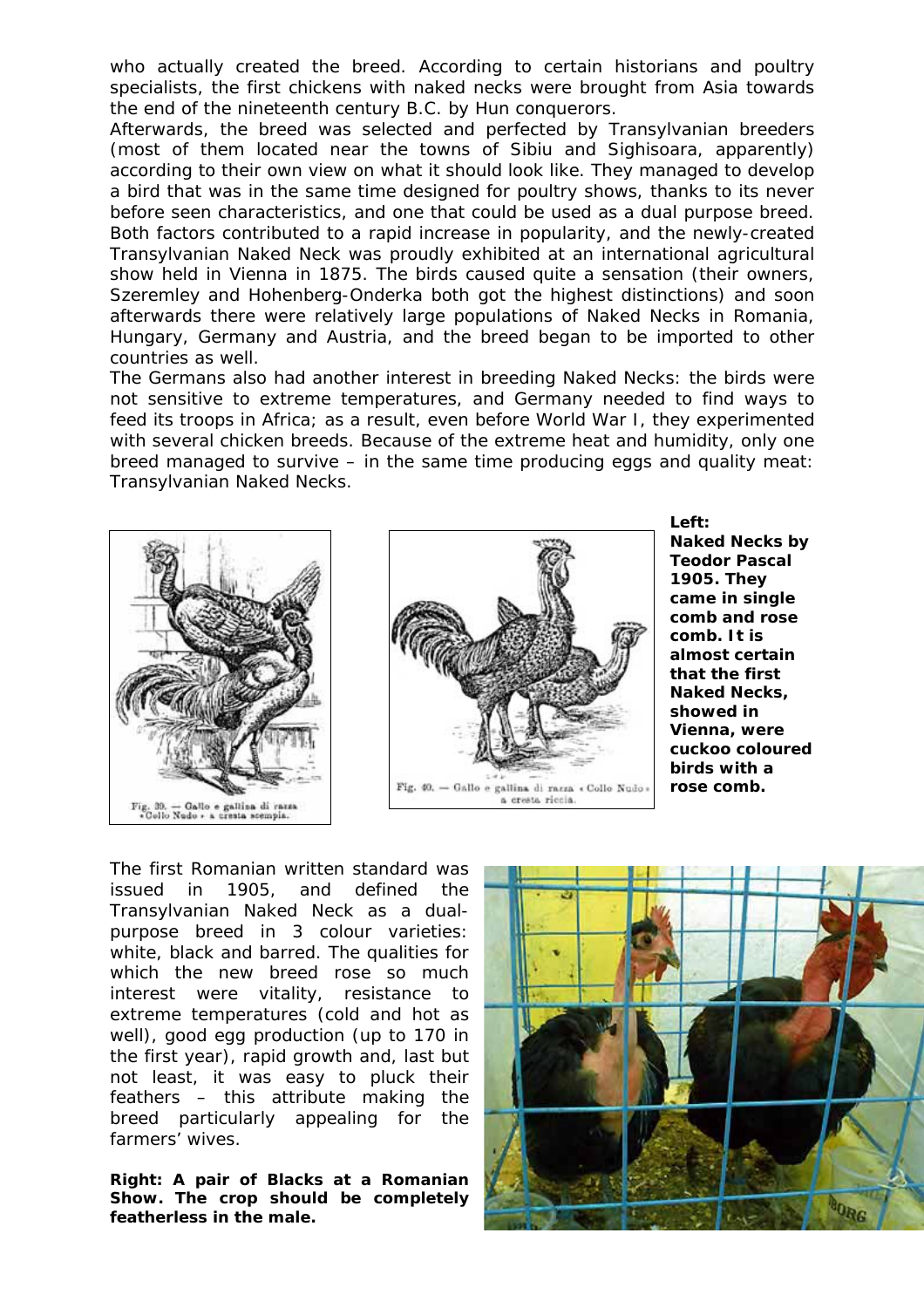Naked Necks were usually bred on small farms, by people who did not know much about line breeding or scientific selection of the birds, that is why the gene pool eventually shrank and some of the productive features were lost along the way. Certain poultry researchers claim that some 40 years ago there were strains of Transylvanian Naked Neck whose egg production reached 200 in the first year, and this is unequalled by the present lines. Another phenomenon which took place was crossing Naked Necks with other breeds, which led to the disappearance of some bloodlines.

Another fact about the breed: the naked neck appears due to a particular gene that is why chickens with naked necks have appeared all over the world, 'by accident'. If there is a connection between this gene and the adaptation to a certain climate, then we have a good reason to believe that the first strains of this breed were developed in a hot climate. However, selective breeding managed to preserve the trait of the naked neck even in cold regions. The gene causing the naked neck is a dominant one, so even when crossed with a 'normally' feathered chicken, the trait will still be present in the first generation of chicks, but the crosses will usually have an 'extra – patch' of feathers on the neck. Pure-bred Naked Necks have absolutely no feathers on the neck, and just some feathers on the top of the head. The crop region is also featherless, and a distinct mark that the bird is a pure-bred. The same naked neck gene causes the plumage to be less dense on the breast and abdomen.

**Right: Barred Naked Neck pullet from Australia, breeder F. Pytellek, photo courtesy of Andy Vardy.** 





Recent experiments have shown that there is a direct relationship between the presence of the naked neck gene (Na) and the body weight of the birds – that is, the ones caring this gene tend to be heavier and with less a smaller proportion of abdominal fat, when compared to the birds without the gene (normally feathered). This observation is especially valid in regions with higher temperatures, where the Na gene carriers utilize food more efficiently, have a better immune response to diseases and gain body weight faster than normally feathered birds.

## **Left: A Pair of Black Transylvanian Naked Neck at a Romanian Show.**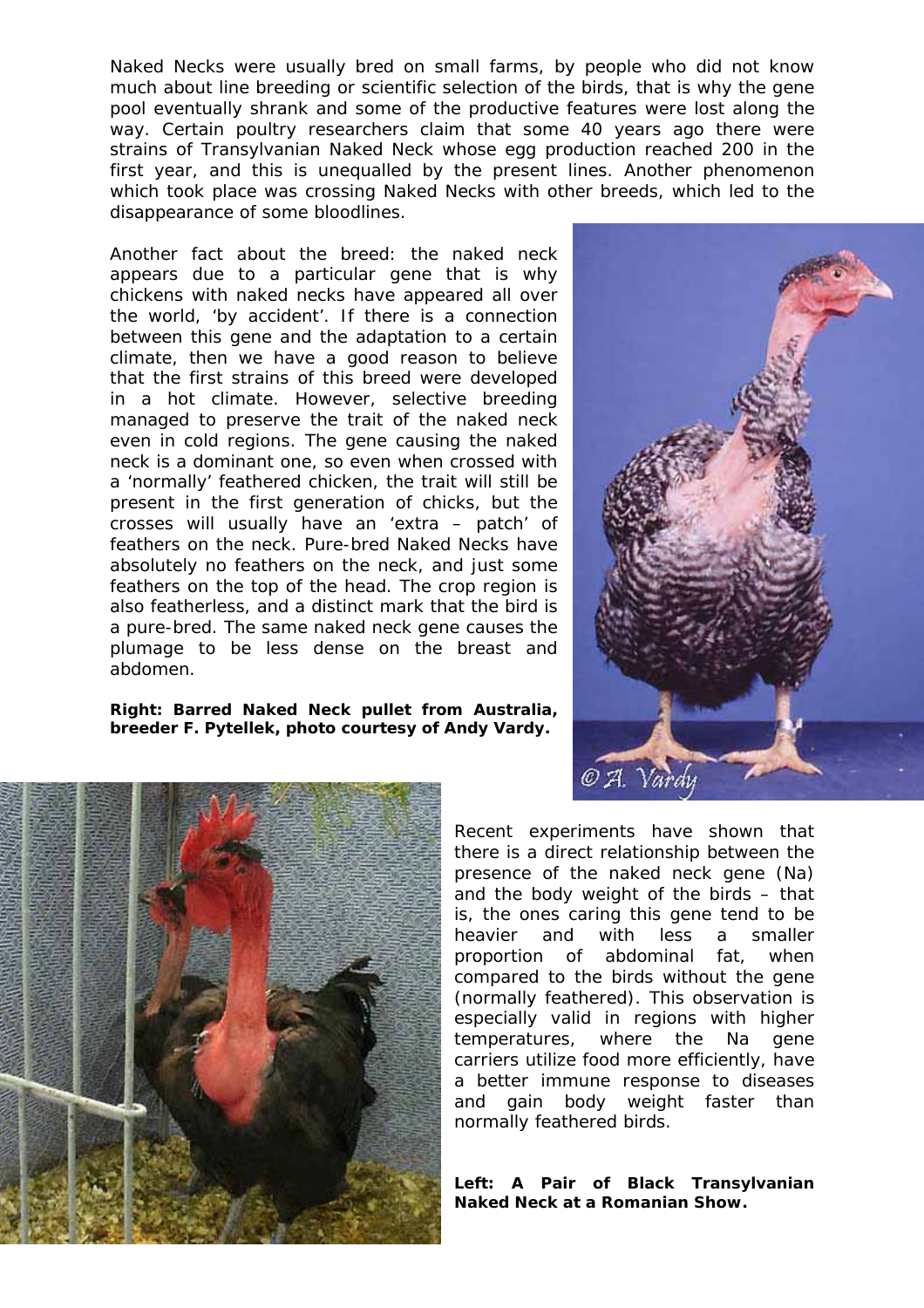There is also a connection between the Na gene and laying capacity. After experiments conducted in hot climates, it has been observed that after incorporating the Na gene into normally feathered birds, the egg weight increased. Even the difference between normal broilers and naked neck broilers is significant: the latter category uses food more efficiently, grows faster and is much more resistant to heat stress, due to the easier heat dissipation through the not-so-dense plumage. This practical advantage of the naked neck gene could lead to a renewed interest towards the Transylvanian Naked Neck breed as well, as pure-bred strains are now not only needed for showing or egg production, but also for their genetics.



## **Left: Transylvanian Naked Neck. Photo: Wikipedia.**

The birds have a well developed body, carried obliquely, with a rather elongated back and a deep breast. The male has nicely rounded sickles. The comb is simple; the wattles are red and rounded. The colour of the skin and legs varies from whitish to lightgrey, but the Blacks and Blues have a leg colour close to black. A very important detail is the neck colour, which should be red (even though in females the shade of red might not be as intense as in the males). The

neck and head often become very bright red from increased sun exposure. The weight is most of the times between 2.5 and 3 kilos in males and  $2 - 2.5$  kilos in females. The hens are careful broodies and good mothers. The birds usually have a nice temperament and easily become tame. They reach maturity at about 6 months.

In Romania and Hungary the Naked Neck was being bred mainly as utility fowl, even though efforts were systematically made to conform to a certain standard regarding shape and size. Breeding programs were encouraged by various governmental institutions and agricultural organizations. Germany had a major contribution in designing a standard and breeding accordingly, while in the same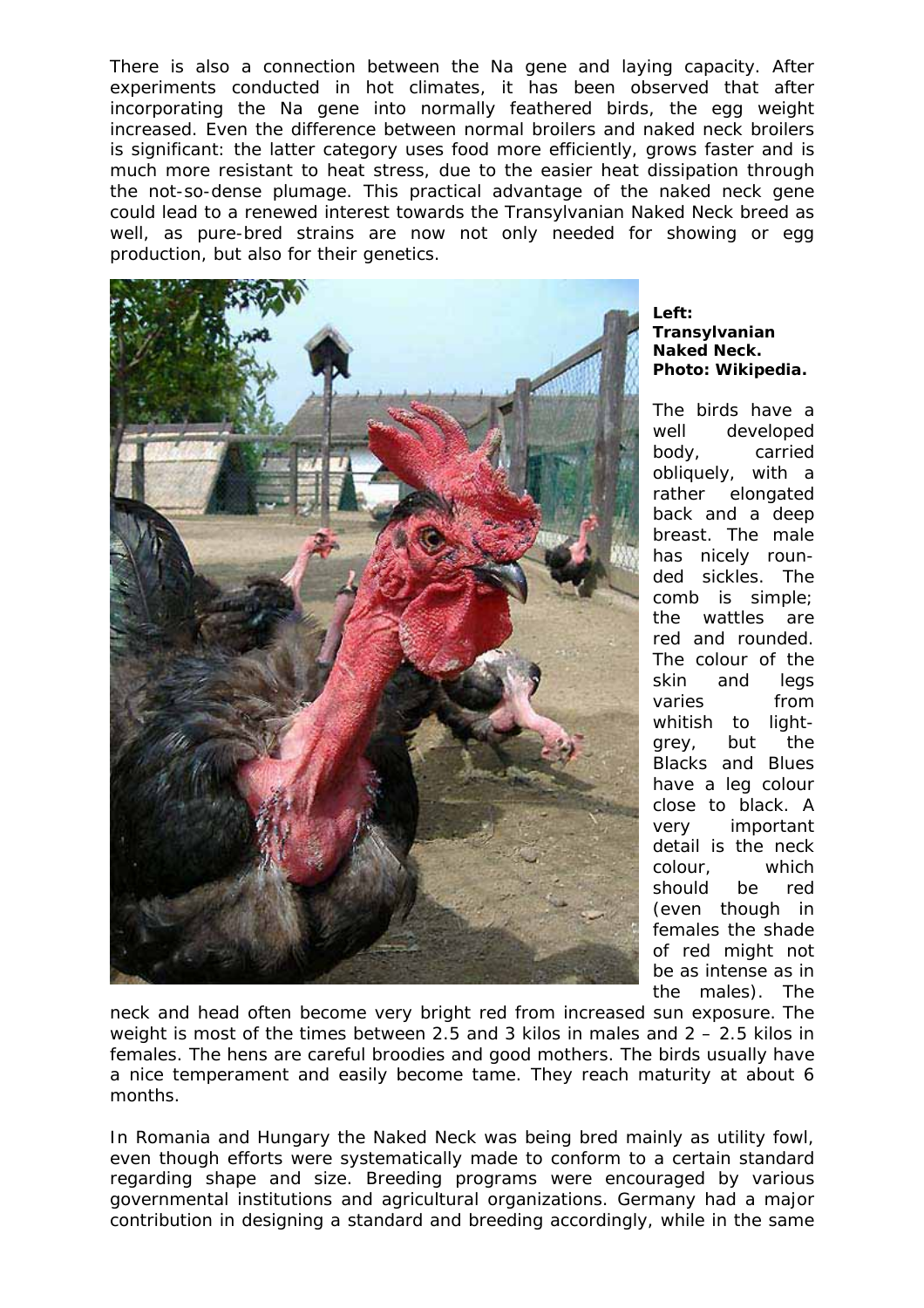time promoting the breed through poultry shows and club meetings. Yugoslavia also had (and still does) large numbers of Naked Necks. Like the rest of the fancy, the Naked Neck breeding programs were severely affected by World War II, but after things got back to normal the Naked Neck populations slowly increased. Especially in Germany, because in Romania and Hungary the breed – mainly kept by small farmers, for eggs and meat – gradually got replaced by broilers, with better production qualities. Yet, in Romania many farmers kept crosses between Naked Necks and other breeds (including broilers, in fact), so the gene pool was not as severely affected as in Hungary.

### **Right: Head study of a black hen. Below: Black Transylvanian Naked Neck hens.**

This year, in Bucharest, a conference on Naked Neck breeding programs was held in order to encourage Romanian poultry keepers to choose it for their pens. At the moment, Romania only has approximately 200 pure-bred birds, mostly large fowl, but it seems like the interest for this breed is on the rise. This only means 200 birds that are registered, because there are breeders who do not show their birds and are not part of any poultry association, but they do have show-quality Naked Necks and have solid knowledge on breeding them. That is why I would not say that the Naked Neck is endangered.



use for modern poultry farms, farms that do not use batteries or cages, but the birds are free to roam and they are only fed naturally (this way, the companies can also benefit from the eco-labelling advantages). As they are not supposed



From a cultural point of view, it is one of the few varieties of livestock with a name directly connected to the name of the country, which is why the Romanian government is trying to encourage the breeders of Naked Necks through financing and promotion. At present, the best sign of the Naked Neck being revived is their more and more intensive

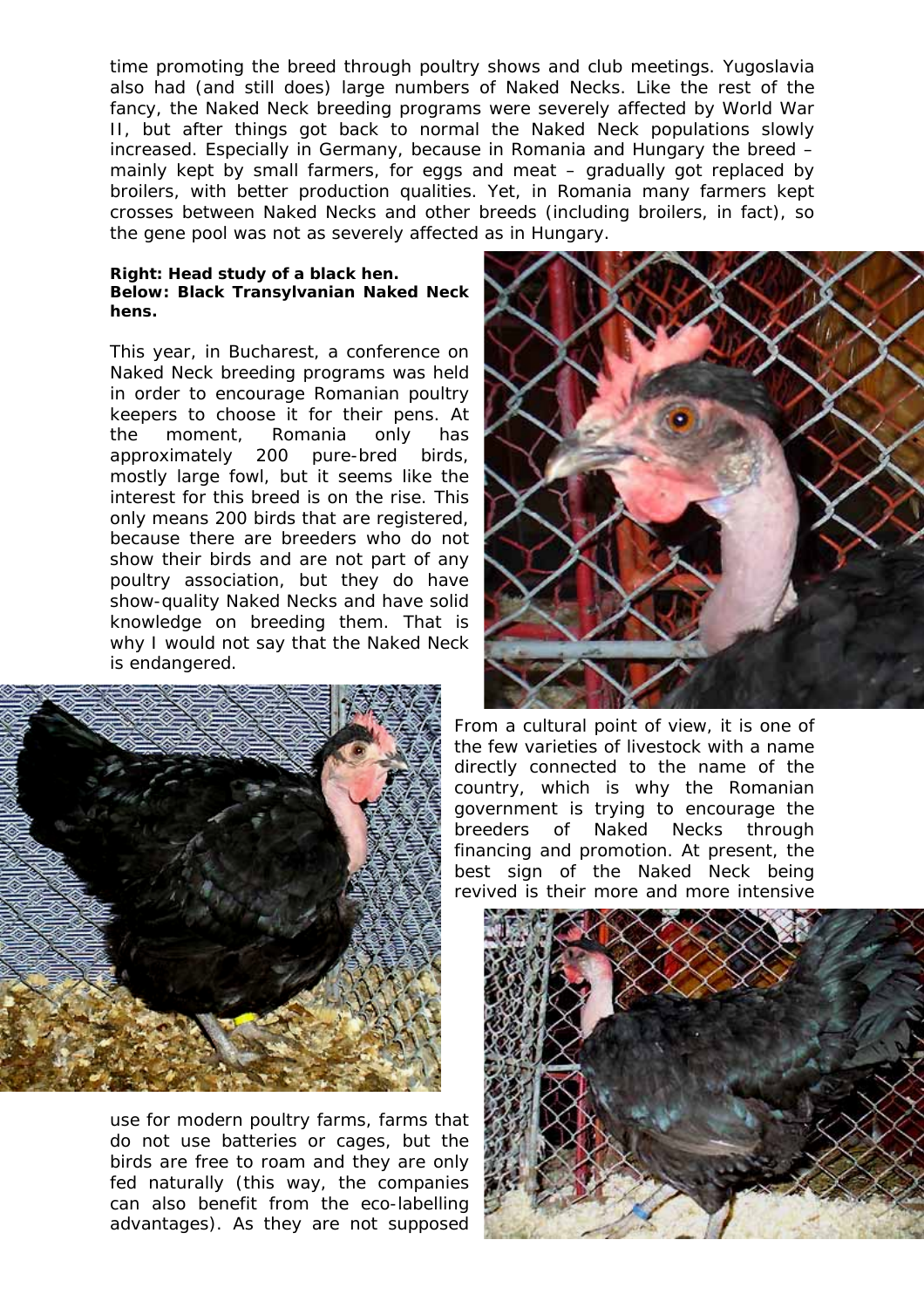to use any drugs for their birds, these companies need to use breeds which are hardy and resistant to diseases, sudden changes in temperature and with good vigour and productive qualities. This is where the Transylvanian Naked Neck comes in handy – pure-breed or crosses, they offer all the necessary qualities for being the perfect freerange dual-purpose birds. As a plus, their meat is said to be extremely tasty.







**Above and left: Naked neck crosses in France. Photo: Aviculture Europe.** 

**Below right: Commercial Naked Neck cross. Photo courtesy SASSO, Service Commercial.**

**Left: A white Transylvanian Naked Neck cockerel.** 



Naked Necks – in Romanian: *Gât Golaş de Transilvania* - are almost always present at shows, usually in very good quality. Yet, although the present standard recognizes six colour varieties (black, white, blue, barred, red and buff), one can see only whites and blacks at most shows. The most recent addition to the colour varieties is the Light (Black White Columbia) Naked Neck.